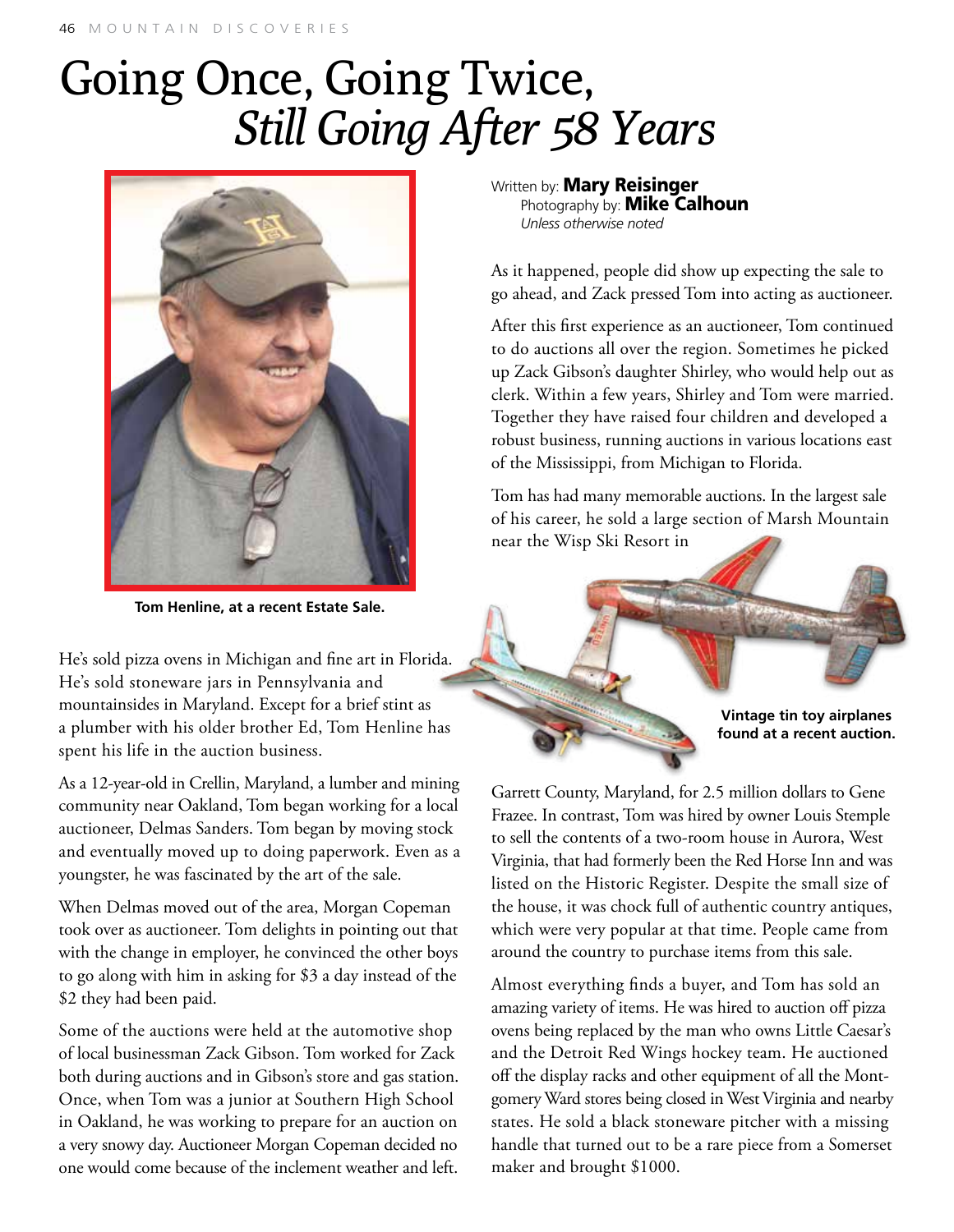He sold the buildings and collection of the Americana Museum in Terra Alta, West Virginia, a privately owned museum containing structures such as a church, and a post office from Accident that had formerly been a two story chicken coop. The museum had exhibited such items as covered and buckboard wagons, a horse-drawn hearse, fixtures from old buildings, and antique signs. One sign advertising a Philadelphia beer brought \$16,000. From the contents of a former country doctor's office that had been part of the museum's collection, Tom sold two "iron lungs," remnants of the era when some of the many people who contracted polio had to have regular sessions in these breathing machines.

Estate sales, in particular, have led to some unusual discoveries. One man who died left a house that was meticulously clean but completely unchanged from the time of his parents. The house had never been electrified and still displayed calendars from the 1940s. In another case, when Tom and his crew went in to empty the house of someone who had died, they uncovered thousands of dollars worth of old silver coins in random places.

Tom has sold things he knows very little about, such as fine art and Oriental rugs. He learns what he can

and relies on experts for advice, but ultimately, the people who bid determine the value, and Tom says a good auctioneer can sense the degree of genuine interest that a bidder has. One of his customers was reluctant to hire him for the sale of his parents' estate, and it turned out that there were some very valuable items that went for tens of thousands of dollars. The man admitted he would have accepted much less for these things; the auction convinced him that it had been worthwhile to have Tom do the selling.

For seventeen years, Tom and Shirley ran a weekly auction at the Terra Alta Stock Yard Auction Barn. During that time, it was possible to find ample stock to sell every week because small farms and their equipment and furniture were always changing hands. Today, there are very few small farms remaining in the area, and agricultural auctions depend more on farm products and livestock.

**Top: Americana Museum Auction – Tom is selling one of the vehicles that had been moved outside for the auction. To the left, a large piece of farm equipment awaits its turn on the block.**

**Bottom: Americana Museum Auction – The cage behind Tom was originally used to hold people in the Terra Alta Town Hall until the sheriff's department could pick them up to go to jail. When the town sold the Terra Alta Town Hall and built a new one, this cage was bought and exhibited at the Americana Museum for several years.**

*Photos provided by Tom Henline*